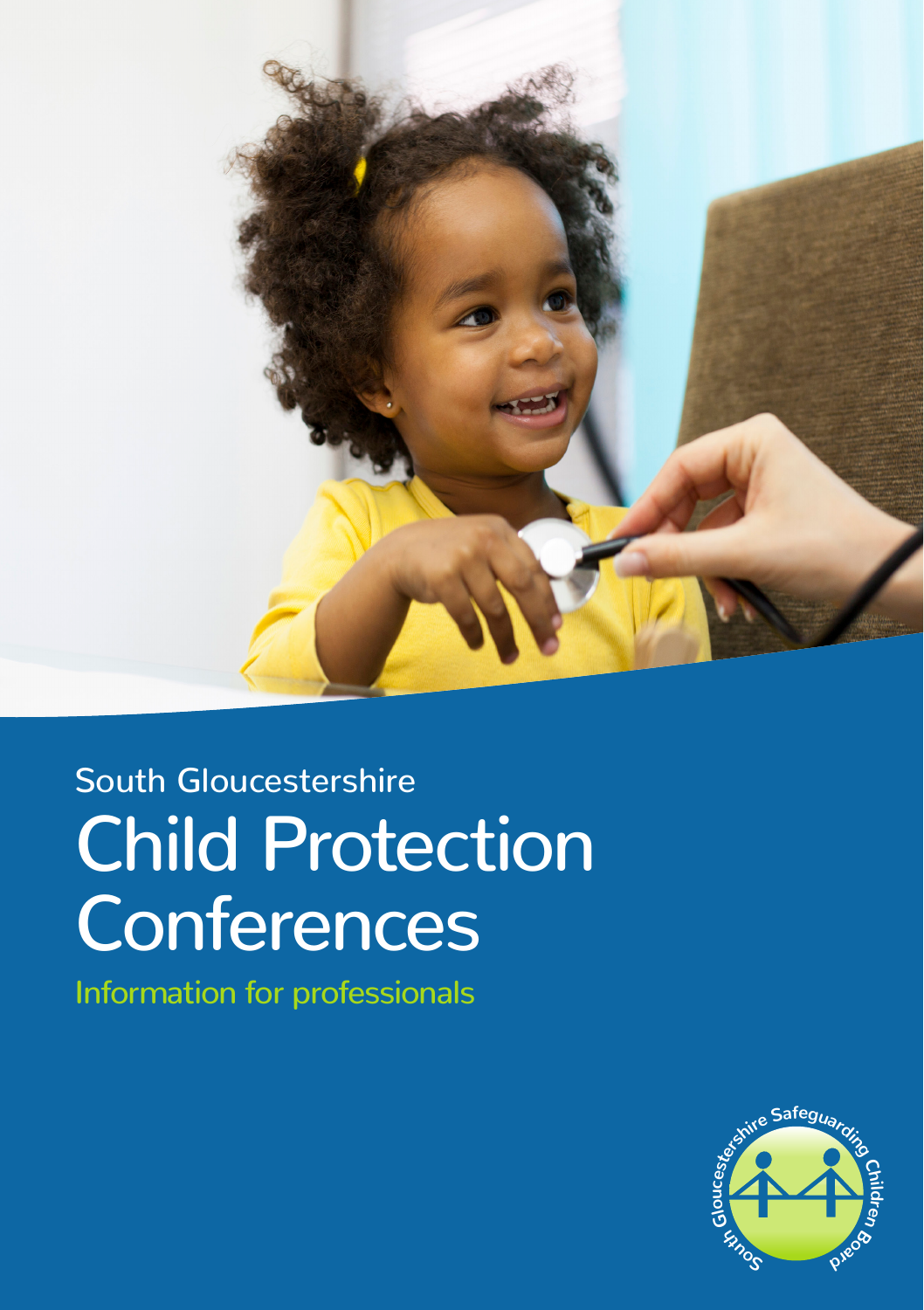#### **Introduction**

## **From May 2016 South Gloucestershire Council will be introducing a new approach to Child Protection Conferences. This new approach is called Signs of Safety.**

The Signs of Safety approach originates from Western Australia and is designed to increase family involvement and understanding of the concerns and risks that professionals have for their children. More information on this can be found at www.signsofsafety.net

# **What is Signs of Safety?**

The Signs of Safety approach focuses on 'How can the (social) worker build partnerships with parents and children in situations of suspected or substantiated child abuse and still deal rigorously with the child protection/safeguarding issues?'

Practitioners supporting families work together to look at the strengths (what's going well in the child's life), the worries and concerns identified (who is worried and why) and focus on what needs to be done (outcomes) to build on the strengths, reduce the concerns and keep the child safe. This is known as a strengths and safety based approach.

Signs of Safety expands on the investigation of risk to encompass strengths and signs of safety that can be built upon to stabilise and strengthen a child's and family's situation.

The approach is designed to help practitioners and families throughout the child protection process, whatever the setting (statutory, hospital, residential or treatment).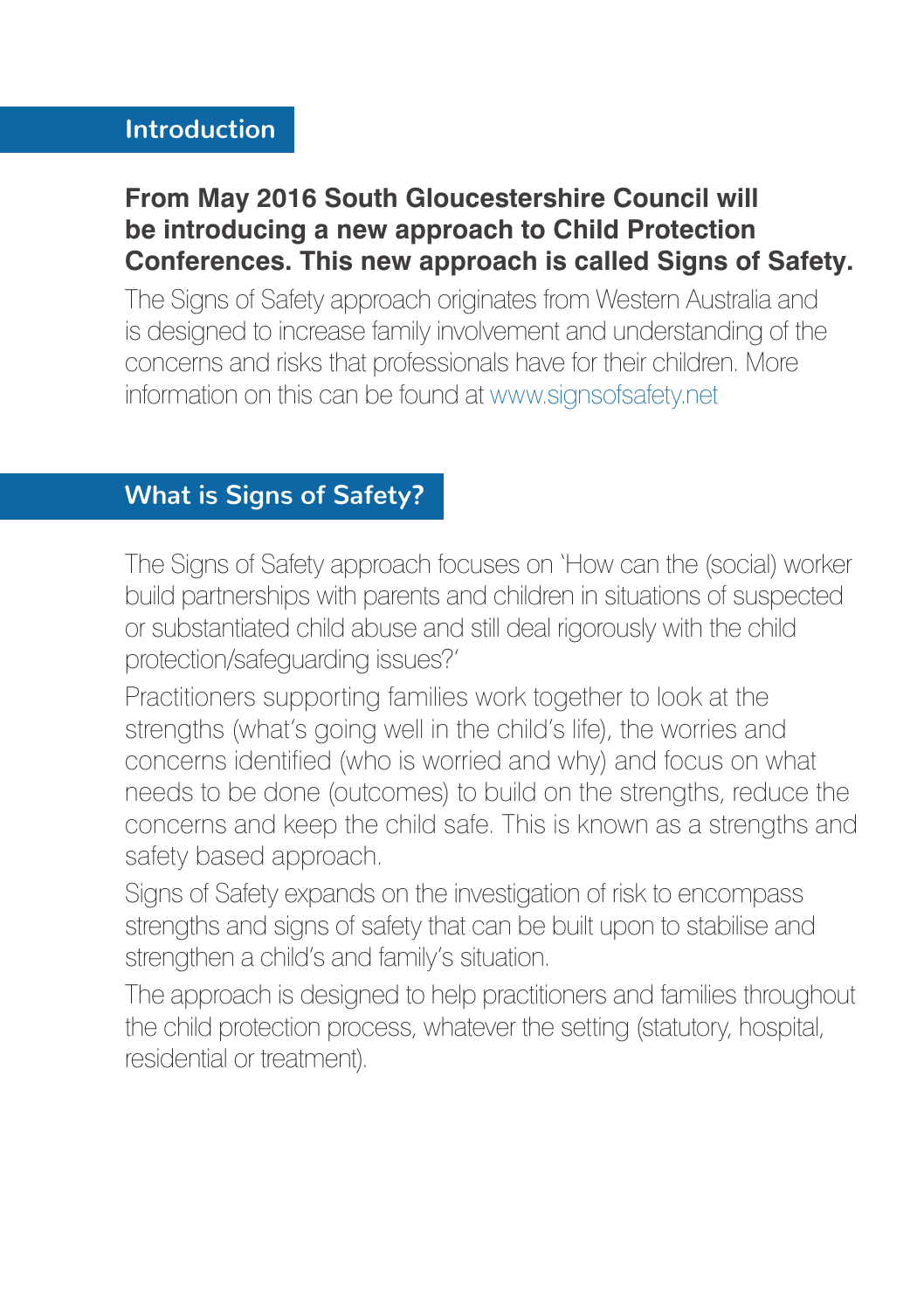## **What is different about this style of child**

#### **protection conference?**

The SoS approach uses assessment and planning tools to 'map' the information shared. This information is organised into:

- 1. What we are worried about (past harm, future danger, complicating factors)
- 2. What is working well (strengths and safety which already exist)
- 3. What needs to happen (child protection safety goals and next steps for future safety)

Agencies no longer read out their report, instead you are asked to provide key information concisely, focussing on the above points and to consider what your information tells us about the dangers to the child. It is important that information is presented in everyday language, without using jargon and you should distinguish between fact, observation, allegation and opinion. The source of the information should also be made clear. Information is recorded on a whiteboard, the Chairperson asks questions of professionals and family moving between worries, strengths etc. to develop the presented information. When the information has been 'mapped' the Chair will ask the social worker for their Danger Statement, this answers the question "what are you worried will happen to the child/ren if nothing changes?" This can be amended if necessary and conference then agrees "What would you need to see to end the plan/close the case?" This is the Safety Goal and enables the family to clearly understand what they need to change. Actions to help the family achieve these changes are identified and recorded during the conference as Next Steps - this becomes the action plan.

Scaling questions are used to assess how safe we think the child is where 0 indicates significant concern for the child's safety and alternative care arrangements need to be considered and 10 indicates the plan can be ended /case closed. There may be more than one scaling question dependent upon concerns identified in the danger statement.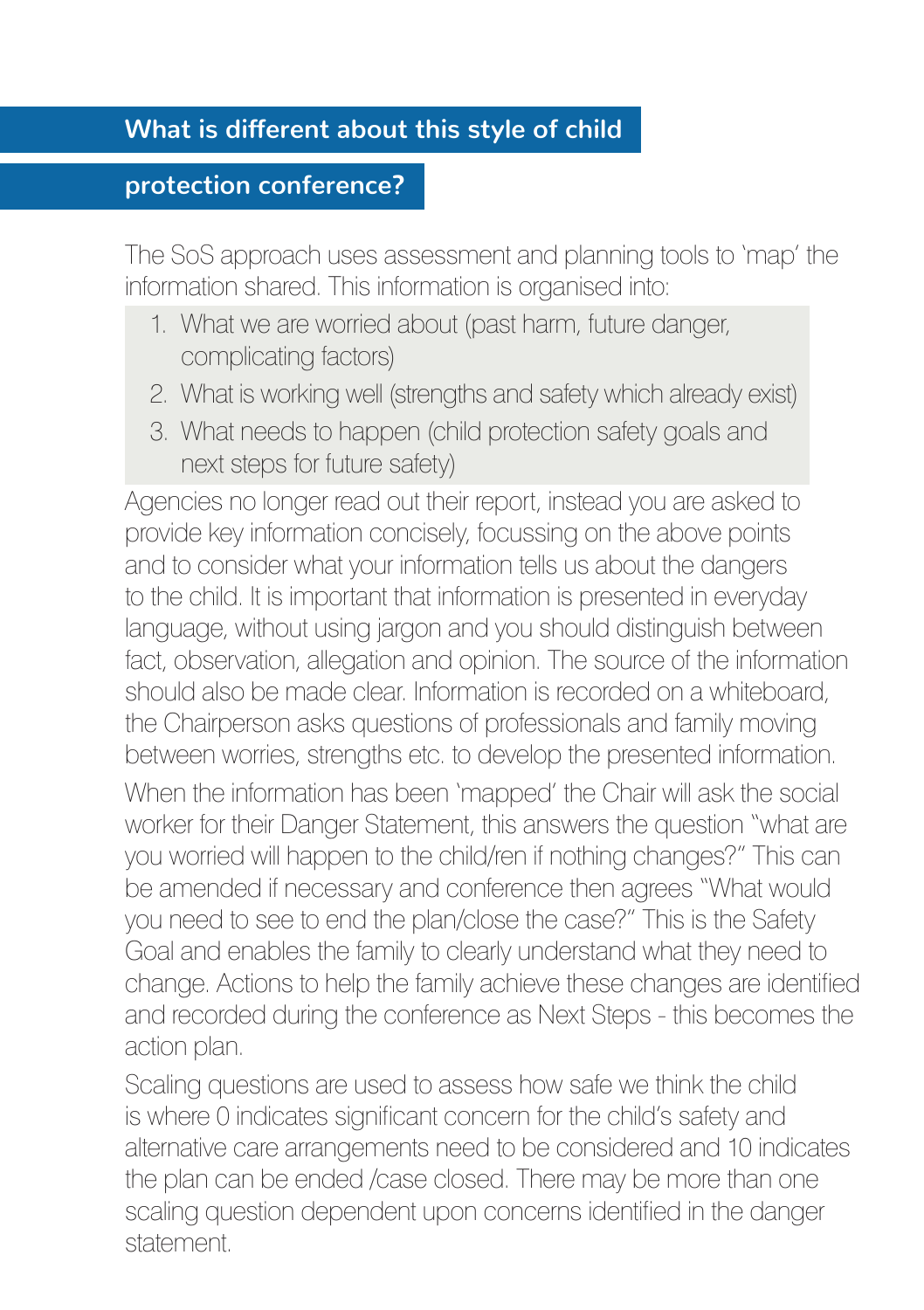

### **The Child's Voice**

The Signs of Safety approach brings a strong emphasis in creating opportunities for children to be involved in the process and so act as a catalyst for change within the family. The 'three houses' tool is a child version of the 'three columns' tool and allows the child to express their worries, what makes them happy and the dreams they have for the future.

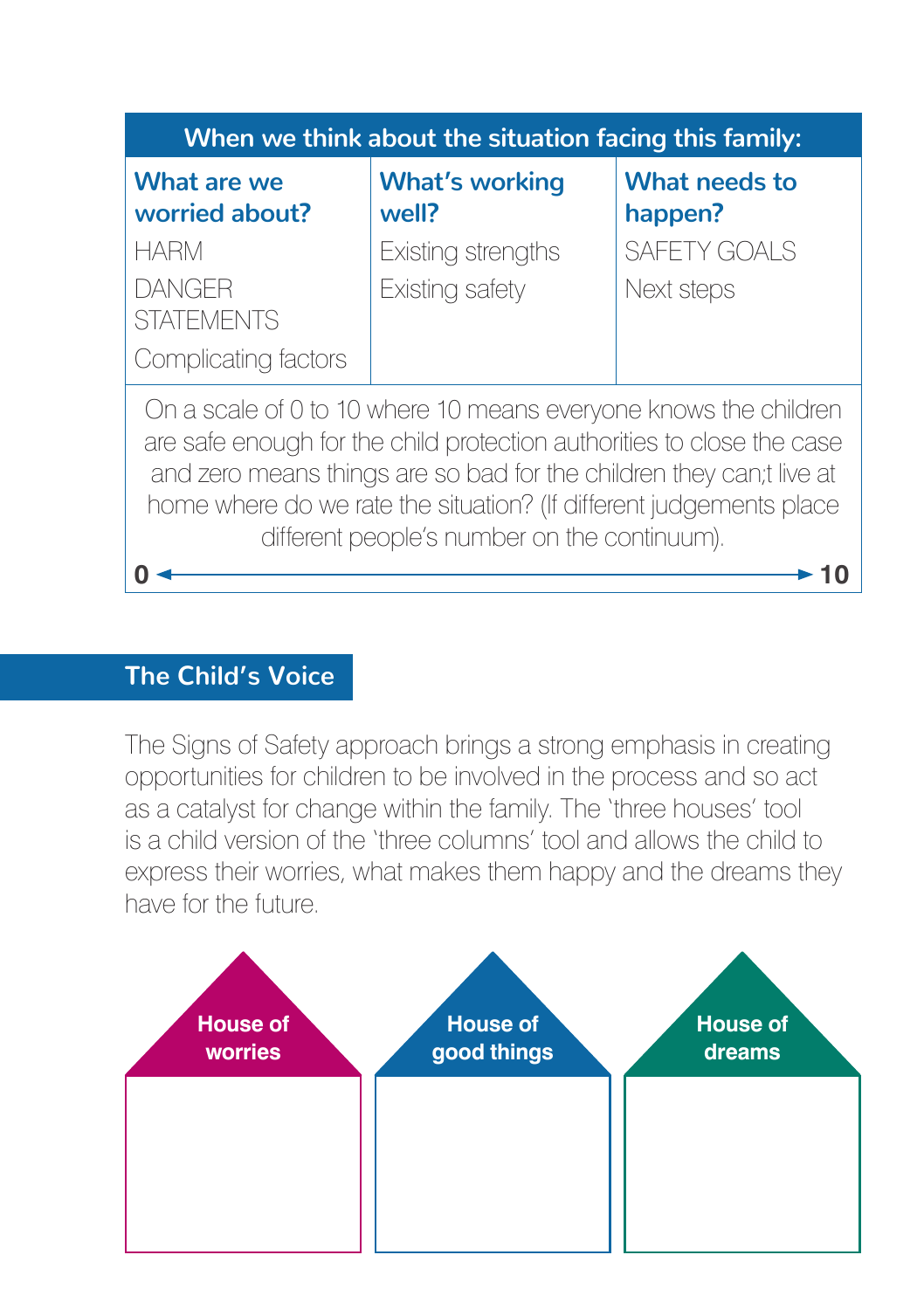# **Decision making**

The conference is required to determine risk and the likelihood of significant harm for the child in question. The Chair will explain the threshold for a Child Protection Plan and will ask each agency for their view about whether the outline plan developed in the conference constitutes a Child in Need Plan or a Child Protection Plan.

#### **Useful contacts**

- South Gloucestershire Access and Response Team (ART) **01454 866000**
- South Gloucestershire Safeguarding Children Board http:// sites.southglos.gov.uk/safeguarding/children/